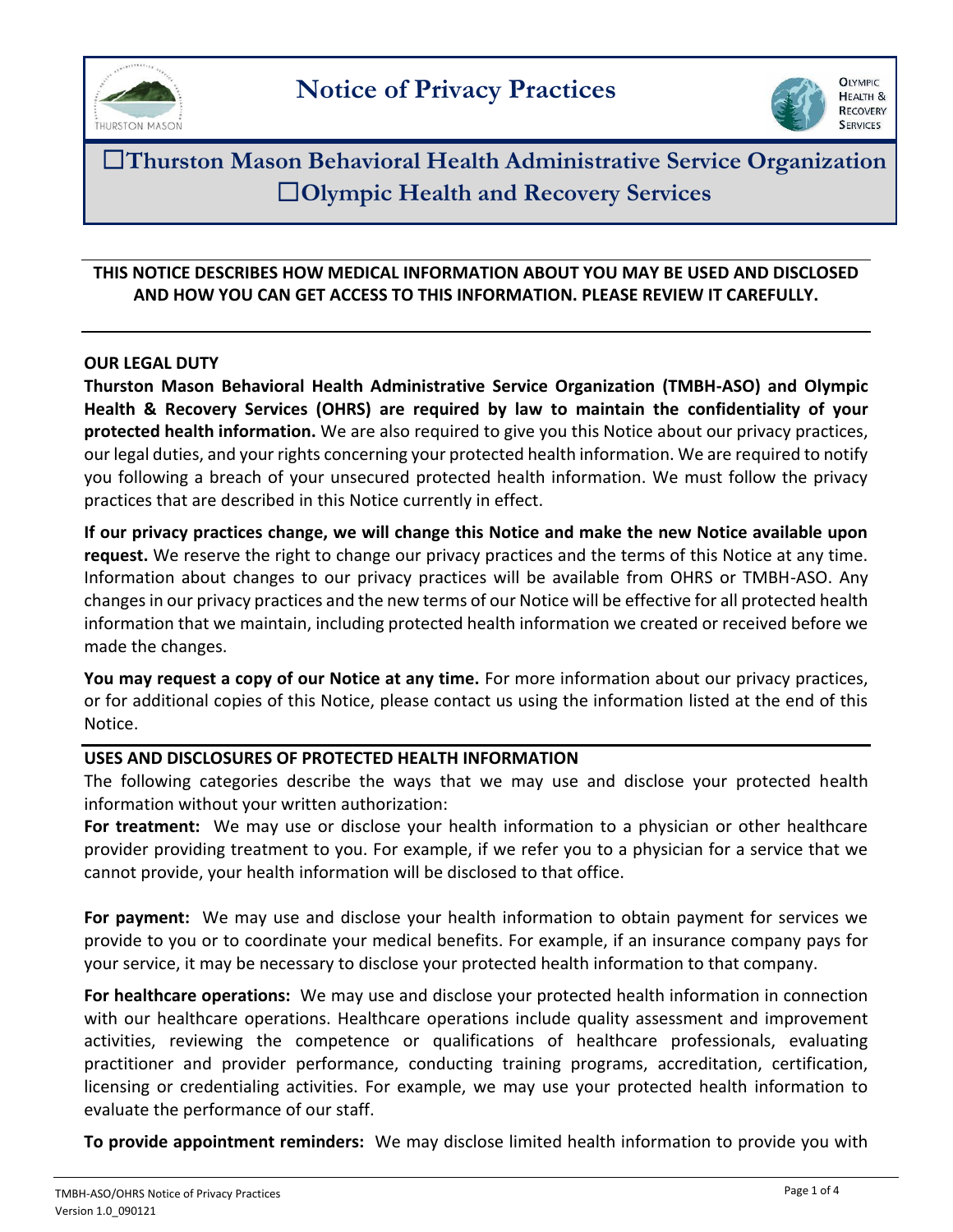appointment reminders such as voicemail messages, postcards, or letters.

**To persons involved in your care:** We may use or disclose health information to notify or assist in the notification of a family member or personal representative of your location, your general condition, or death. If you are present, then we will provide you with an opportunity to object to such uses or disclosures before they are made. In the event of your incapacity or emergency circumstances, we may disclose information that is directly relevant to the person's involvement in your healthcare, if we determine that it is in your best interest to do so.

**As required by law:** We may disclose your health information when we are required to do so by federal, state or local law.

**Business Associates:** We may disclose health information to third party "business associates" who perform various activities for us involving your health information (e.g., claims payment or case management services). We will implement written contracts to ensure the business associates will appropriately safeguard the information and to limit the use or disclosure of health information.

**For public health activities:** We may use and disclose medical information about you for public health activities, including to report births and deaths, and notify appropriate authorities if we reasonably believe that you are a possible victim of abuse, neglect, or domestic violence or other crimes.

**For public safety:** We may disclose your health information to the extent necessary to avert a serious threat to your health or safety or the health or safety of others.

**For health oversight activities:** We may disclose health information to a health oversight agency for activities authorized by law.

**For judicial and administrative proceedings:** We may disclose health information about you in response to a court or administrative order. We may disclose health information in response to a subpoena, discovery request, or other lawful process, but only if efforts have been made to tell you about the request or to obtain an order protecting the information requested.

**For law enforcement purposes:** We may disclose health information to law enforcement officials when certain conditions are met.

**To coroners, medical examiners and funeral directors:** We may disclose health information to coroners, medical examiners and funeral directors as authorized by law.

**For workers' compensation:** We may release health information about you for workers' compensation or similar programs.

**For national security and similar specialized government functions:** We may disclose to military authorities the health information of Armed Forces personnel under certain circumstances. We may disclose to authorized federal officials, health information required for lawful intelligence, counterintelligence, and other national security activities.

**To correctional institutions or law enforcement officials:** If you are an inmate of a correctional institution or under custody of a law enforcement official, we may disclose information about you to the institution or official under certain circumstances.

**For organ and tissue donation**: If you are an organ donor, we may release health information to organizations that handle organ procurement or organ, eye or tissue transplantation or to an organ donation bank as necessary.

**Research**: We may disclose information to researchers in accordance with applicable law when their research has been approved by an Institutional Review Board that has reviewed the research protocol and determined that adequate safeguards exist to ensure the privacy of your health information.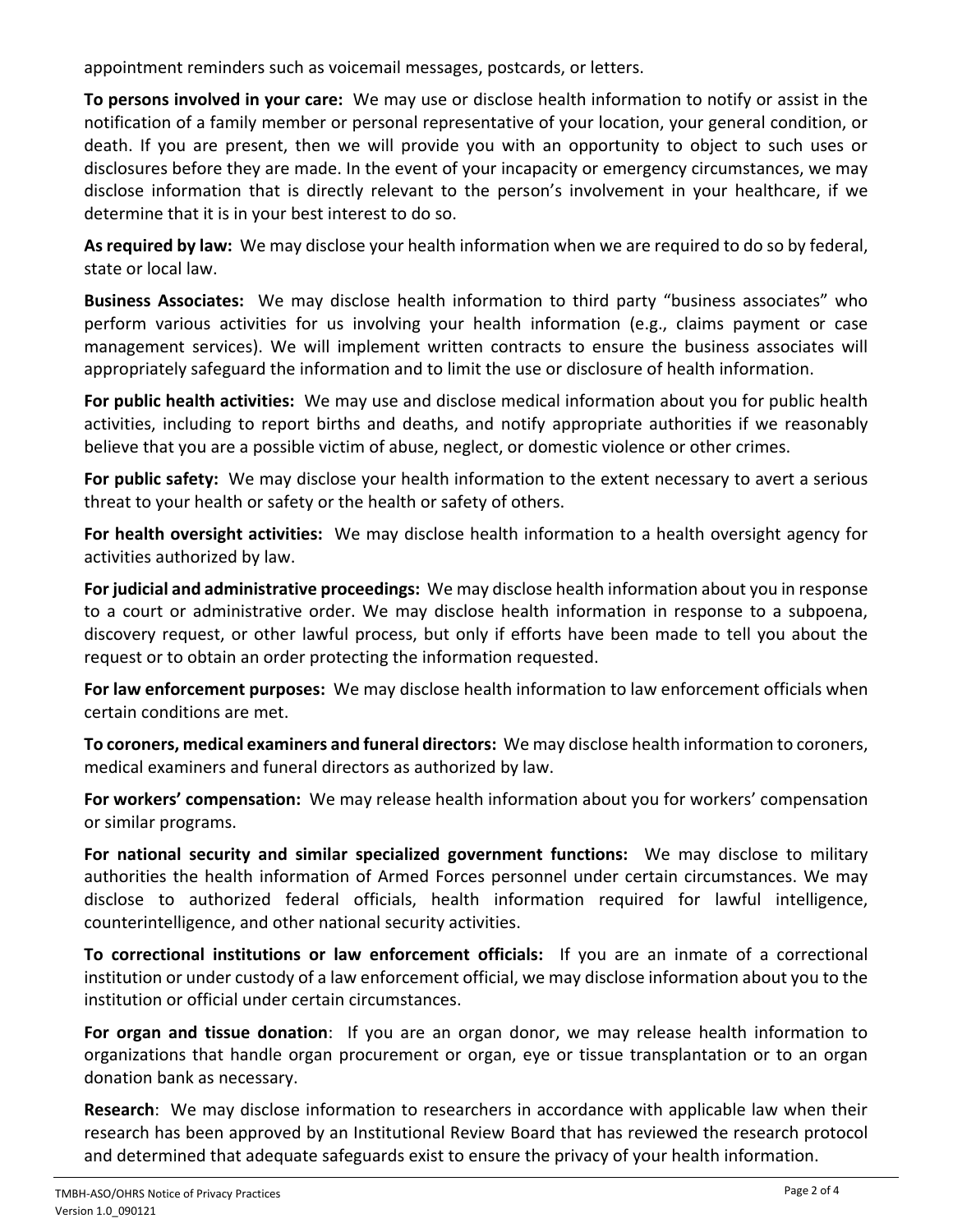# **The following categories describe the uses and disclosures of your protected health information that require your written authorization:** Other uses and disclosures of health information not covered by this notice or the laws that apply to us will be made only with your written authorization. Unless otherwise allowed by law, your written authorization is required before use or disclosure of psychotherapy notes or use or disclosure of protected health information for marketing purposes or disclosure for the sale of health information. (We do not market or sell health information in any event.) If you give us an authorization, you may revoke it in writing at any time. Your revocation will not affect any use or disclosures permitted by your authorization while it was in effect.

**Specially Protected Types of Health Information:** Some types of health information have greater protection under Washington State or federal laws. When required by law we will obtain your authorization before releasing HIV-related and sexually transmitted disease information that is protected by Washington State laws; alcohol and substance abuse treatment information that is protected under both Washington State and federal laws; and mental health treatment information that is protected under both Washington State and federal laws. OHRS is a substance use disorder treatment program that is subject to the federal statute (42 U.S.C. 290dd-2) and regulations (42 CFR Part 2) governing the confidentiality of substance use disorder records. Notwithstanding anything to the contrary in this Notice, this statute and the regulations prohibit OHRS and TMBH-ASO from disclosing your substance use disorder treatment records without your consent, except in the following limited circumstances:

- Pursuant to court order and subpoena
- Medical personnel in an emergency
- Suspected incidents of child abuse or neglect
- To agencies that provide regulatory authority
- Audit and evaluation activities
- To report crime (or threat of crime) on premises or against program personnel. Information is limited to circumstances, name and address, and last known whereabouts.

# **YOUR RIGHTS**

**Access:** You have the right to look at and get copies of your protected health information, with limited exceptions. You must make your request for access to your medical records in writing by using forms we provide or sending us written request to the address at the end of this Notice. If you request copies, we may charge you a reasonable, cost-based fee for the copies in accordance with applicable law. We may deny your request in certain very limited circumstances. If you are denied access to your protected health information in certain circumstances, you may request that the denial be reviewed. Another licensed health care professional not directly involved in the decision to deny your request will review your request and the denial. We will abide by the outcome of the review.

**Disclosure accounting:** You have the right to receive a list of disclosures we or our business associates made of your protected health information for purposes other than treatment, payment, healthcare operations and certain other activities for a period of time up to ten years prior to the date of the accounting request, but not including dates before April 14, 2003. You must make this request in writing to our Contact Officer. If you request this accounting more than once in a 12-month period, we may charge you a reasonable, cost-based fee for providing the list.

**Request restrictions:** You have the right to request that we restrict how we use or disclose your protected health information for treatment, payment, or health care operations or the disclosures we make to someone who is involved in your care or the payment for your care, such as a family member, other relative, or friend. We are not required to agree to your request, unless you are asking us to restrict